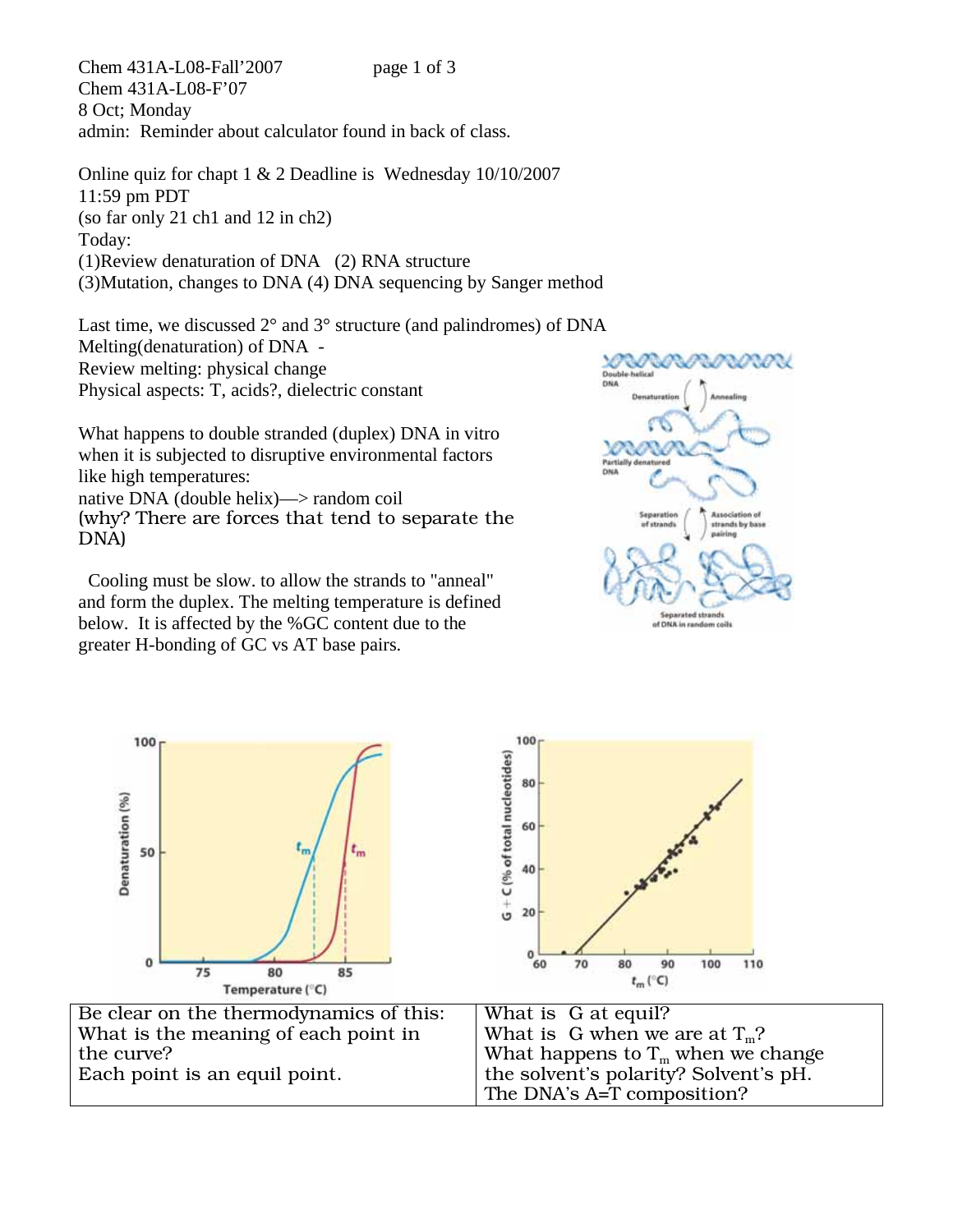| Chem 431A-L08-Fall'2007<br>page 2 of 3 |                                                                                          |
|----------------------------------------|------------------------------------------------------------------------------------------|
| <b>RNA</b> structure:                  |                                                                                          |
| Function is to deliver genetic         | Transfer RNA. tRNA = adapter molecules in                                                |
| information from DNA to the            | protein synthesis, covalently linked to an amino                                         |
| cytosol to be used for                 | acid in one end and complementary to mRNA on                                             |
| synthesis proteins (polypeptide        | the other.                                                                               |
| chains)                                |                                                                                          |
|                                        | Base pairing in RNA                                                                      |
| During protein synthesis, RNA conc     | also occurs: between RNA and RNA and also                                                |
| increases in the cell                  | between RNA and DNA.                                                                     |
|                                        | Pairing is the same: A=T becomes A=U and G=C                                             |
| Jacob and Monod (1961): MRNA           | is still G=C                                                                             |
| (messenger RNA) carries info from      |                                                                                          |
| DNA to ribosomes where it acts as      | tRNA is smaller than mRNA. In general RNA<br>has no definitive 2° struc like DNA does.   |
| template that specify amino acid       |                                                                                          |
| sequences in polypeptide chains.       | Usually many hair pin loops. Base stacking<br>plays major role. When double helix forms, |
| First RNA is "transcribed";            | mostly A-form (right handed). The $3^\circ$ struc is                                     |
| transcription always forms single-     | complex like proteins.                                                                   |
| strand RNA. (unlike replication of     |                                                                                          |
| DNA where 2 strands are formed).       |                                                                                          |
|                                        |                                                                                          |
| 1 mRNA may code for 1 or more          |                                                                                          |
| polypeptide chains. If only one,       |                                                                                          |
| monocistronic if more than one,        |                                                                                          |
| polycistronic.                         |                                                                                          |
|                                        | Chemistry of DNA:                                                                        |
| One DNA (gene) can transcribe into     |                                                                                          |
| many mRNA's concurrently. One          | 1) mutations = permanent changes in genetic                                              |
| mRNA can be translated by many         | info due to changes in DNA structure.                                                    |
| ribosomes at the same time speeds      | Can be induced by environment or arise                                                   |
| up polypeptide synthesis.              | spontaneously. Factors that can cause                                                    |
|                                        | mutation: radiation (UV), reactive chemicals                                             |
| DNA is very stable but RNA has a       | like alkylating and deamminating agents. Also:                                           |
| short halflife. It does not persist    | oxygen radicals (greatest amount of damage                                               |
| when the need for polypeptide          | thousands a day per cell DNA) Fortunately:                                               |
| synthesis is over.                     | repair mechanisms present.                                                               |
|                                        | Implicated in cancer and aging.                                                          |
| In eukaryotes. mRNA mostly             |                                                                                          |
| monocistronic.                         | 2) Example of spont. chemical changes:                                                   |
|                                        | deamination                                                                              |
| If have a polypeptide of N aa's, need  | most rapid: cytosine $\rightarrow$ uracil (100/day)                                      |
| at least a mRNA of length 3N           |                                                                                          |
| because each aa has a 3 base code      | (fortunately, DNA doesn't have Uracil and the                                            |
| (triplet). Additional nucleotides are  | cell has repair mechanisms that correct the                                              |
| needed for regulation of the protein   | problem)                                                                                 |
| synthesis.                             | 3) another example in DNA: hydrolysis of                                                 |
|                                        | pentose and the base (purines more than                                                  |
|                                        | pyrimidines)                                                                             |
|                                        |                                                                                          |